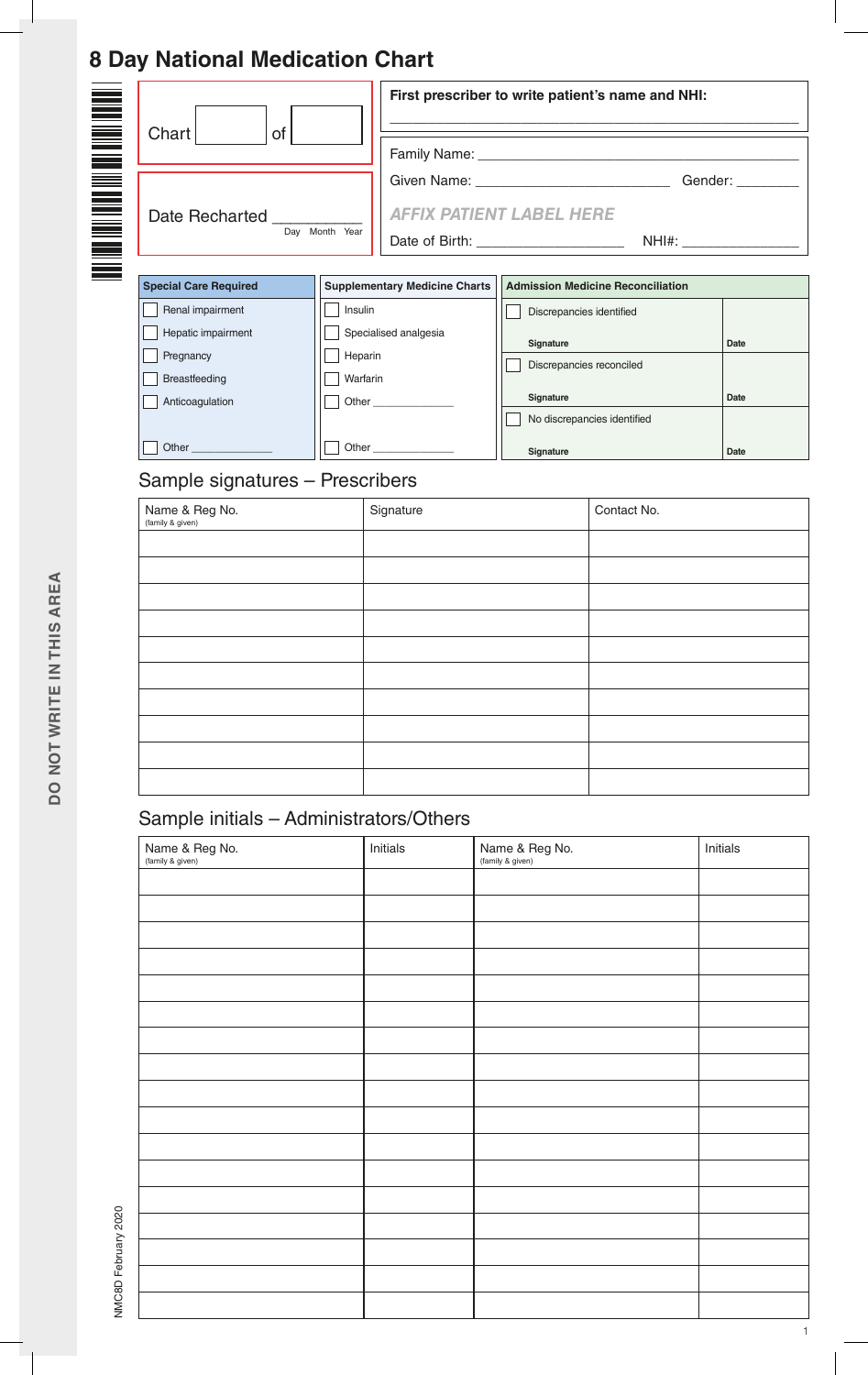|                  |                                          | Date            |                     |                                          | Given Name: _________________________________Gender: _________ |                 |                                          |  |  |  |  |  |
|------------------|------------------------------------------|-----------------|---------------------|------------------------------------------|----------------------------------------------------------------|-----------------|------------------------------------------|--|--|--|--|--|
|                  |                                          | Date            |                     |                                          |                                                                |                 |                                          |  |  |  |  |  |
|                  | Gestational age at birth (weeks)         |                 |                     |                                          | <b>AFFIX PATIENT LABEL HERE</b>                                |                 |                                          |  |  |  |  |  |
|                  |                                          |                 | Date                |                                          |                                                                |                 |                                          |  |  |  |  |  |
|                  |                                          |                 | <b>Date Date</b>    |                                          |                                                                |                 |                                          |  |  |  |  |  |
|                  | <b>Allergies &amp; Adverse Reactions</b> |                 |                     |                                          |                                                                |                 | <b>No</b>                                |  |  |  |  |  |
|                  | <b>Medication / other</b>                | <b>Reaction</b> |                     | New this<br>admission                    | <b>Medication / other</b>                                      | <b>Reaction</b> | New this<br>admission                    |  |  |  |  |  |
|                  |                                          |                 |                     |                                          |                                                                |                 |                                          |  |  |  |  |  |
|                  |                                          |                 |                     |                                          |                                                                |                 |                                          |  |  |  |  |  |
|                  |                                          |                 |                     |                                          |                                                                |                 |                                          |  |  |  |  |  |
|                  |                                          |                 |                     |                                          |                                                                |                 |                                          |  |  |  |  |  |
| <b>Signature</b> |                                          |                 |                     |                                          | <b>Date</b>                                                    |                 |                                          |  |  |  |  |  |
|                  |                                          |                 |                     |                                          |                                                                |                 |                                          |  |  |  |  |  |
|                  | <b>Once Only</b>                         |                 |                     |                                          |                                                                |                 | Given by                                 |  |  |  |  |  |
| Date             | <b>Medicine</b>                          |                 |                     |                                          |                                                                |                 |                                          |  |  |  |  |  |
|                  | Dose                                     | <b>Units</b>    | Route               | Dose calculation                         | Prescriber's signature                                         |                 | Date administered                        |  |  |  |  |  |
|                  |                                          |                 |                     | (eg. mg/kg per dose)                     |                                                                |                 | Time commenced                           |  |  |  |  |  |
|                  |                                          |                 | Date & time of dose |                                          | Pharmacy & special instructions   Pharm                        |                 |                                          |  |  |  |  |  |
|                  |                                          |                 |                     |                                          |                                                                |                 | Checked by<br>Time completed             |  |  |  |  |  |
| Date             | <b>Medicine</b>                          |                 |                     |                                          |                                                                |                 | Given by                                 |  |  |  |  |  |
|                  | Dose                                     | Units           | Route               | Dose calculation                         | $\sim$ 1 $\sim$ 1 $\sim$ 1<br>Prescriber's signature           |                 | Date administered                        |  |  |  |  |  |
|                  |                                          |                 |                     | (eg. mg/kg per dose)                     |                                                                |                 | Time commenced                           |  |  |  |  |  |
|                  |                                          |                 | Date & time of dose |                                          | Pharmacy & special instructions   Pharm                        |                 |                                          |  |  |  |  |  |
|                  |                                          |                 |                     |                                          |                                                                |                 | Time completed / Checked by<br>Given by  |  |  |  |  |  |
| Date             | <b>Medicine</b>                          |                 |                     |                                          |                                                                |                 |                                          |  |  |  |  |  |
|                  | Dose                                     | Units           | Route               | Dose calculation                         | Prescriber's signature                                         |                 | Date administered                        |  |  |  |  |  |
|                  |                                          |                 |                     | (eg. mg/kg per dose)                     |                                                                |                 | Time commenced                           |  |  |  |  |  |
|                  |                                          |                 | Date & time of dose |                                          | Pharmacy & special instructions                                | Pharm           |                                          |  |  |  |  |  |
| Date             | <b>Medicine</b>                          |                 |                     |                                          |                                                                |                 | Checked by<br>Time completed<br>Given by |  |  |  |  |  |
|                  |                                          |                 |                     |                                          |                                                                |                 |                                          |  |  |  |  |  |
|                  | Dose                                     | Units           | Route               | Dose calculation<br>(eg. mg/kg per dose) | Prescriber's signature                                         |                 | Date administered                        |  |  |  |  |  |
|                  |                                          |                 |                     |                                          |                                                                |                 | Time commenced                           |  |  |  |  |  |
|                  |                                          |                 | Date & time of dose |                                          | Pharmacy & special instructions                                | Pharm           | Checked by                               |  |  |  |  |  |
| Date             | <b>Medicine</b>                          |                 |                     |                                          |                                                                |                 | Time completed<br>Given by               |  |  |  |  |  |
|                  |                                          |                 |                     |                                          |                                                                |                 |                                          |  |  |  |  |  |
|                  | Dose                                     | Units           | Route               | Dose calculation<br>(eg. mg/kg per dose) | Prescriber's signature                                         |                 | Date administered                        |  |  |  |  |  |
|                  |                                          |                 |                     |                                          |                                                                |                 | Time commenced                           |  |  |  |  |  |
|                  |                                          |                 | Date & time of dose |                                          | Pharmacy & special instructions   Pharm                        |                 | Checked by                               |  |  |  |  |  |
| Date             | <b>Medicine</b>                          |                 |                     |                                          |                                                                |                 | Time completed<br>Given by               |  |  |  |  |  |
|                  |                                          |                 |                     |                                          |                                                                |                 |                                          |  |  |  |  |  |
|                  | Dose                                     | Units           | Route               | Dose calculation<br>(eg. mg/kg per dose) | Prescriber's signature                                         |                 | Date administered                        |  |  |  |  |  |
|                  |                                          |                 | Date & time of dose |                                          |                                                                | Pharm           | Time commenced                           |  |  |  |  |  |
|                  |                                          |                 |                     |                                          | Pharmacy & special instructions                                |                 | Checked by<br>Time completed             |  |  |  |  |  |
| Date             | <b>Medicine</b>                          |                 |                     |                                          |                                                                |                 | Given by                                 |  |  |  |  |  |
|                  |                                          |                 |                     |                                          |                                                                |                 |                                          |  |  |  |  |  |
|                  | Dose                                     | Units           | Route               | Dose calculation<br>(eg. mg/kg per dose) | Prescriber's signature                                         |                 | Date administered                        |  |  |  |  |  |
|                  |                                          |                 | Date & time of dose |                                          | Pharmacy & special instructions                                |                 | Time commenced                           |  |  |  |  |  |
|                  |                                          |                 |                     |                                          |                                                                | Pharm           | Checked by<br>Time completed             |  |  |  |  |  |
|                  |                                          |                 |                     |                                          |                                                                |                 |                                          |  |  |  |  |  |

DO NOT WRITE IN THIS AREA **DO NOT WRITE IN THIS AREA**